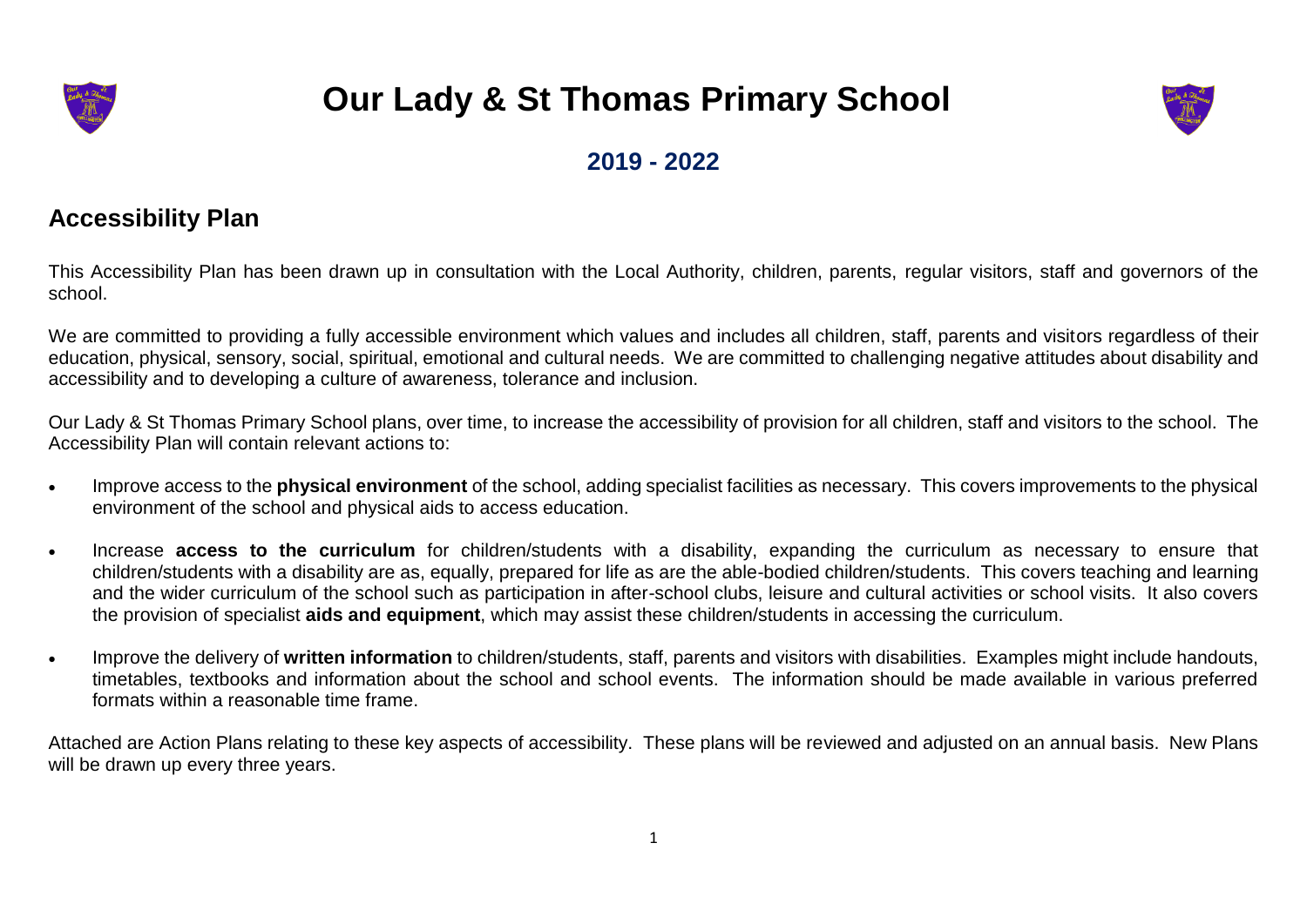We acknowledge that there is a need for ongoing awareness raising and training for staff and governors in the matter of disability discrimination and the need to inform attitudes on this matter.

The Accessibility Plan should be read in conjunction with the following policies, strategies and documents:

- Curriculum
- **•** Equal Opportunities and Diversity
- Staff Development
- Health & Safety (including off-site safety)
- Inclusion
- Special Needs
- Behaviour Management
- School Improvement Plan
- Asset Management Plan
- School Brochure and Mission Statement
- Teaching and Learning File

The Action Plan for physical accessibility relates to the Access Audit of the School. It may not be feasible to undertake some of the works during the life of this first Accessibility Plan and therefore some items will roll forward into subsequent plans. The audit will need to be revisited prior to the end of each first three-year plan period in order to inform the development of the new Plan for the following period.

As curriculum policies are reviewed, a section relating to access will be added to that on Equality and Diversity.

OFSTED, as part of their inspection cycle, will monitor the Plan.

The Finance Committee review this policy on an annual basis in the Autumn Term.

| <b>Head Teacher:</b>       | <b>Mrs Ruth Veitch</b>    |
|----------------------------|---------------------------|
| <b>Chair of Governors:</b> | <b>Mrs Alison Aisbitt</b> |
| <b>Date:</b>               | <b>Autumn Term 2019</b>   |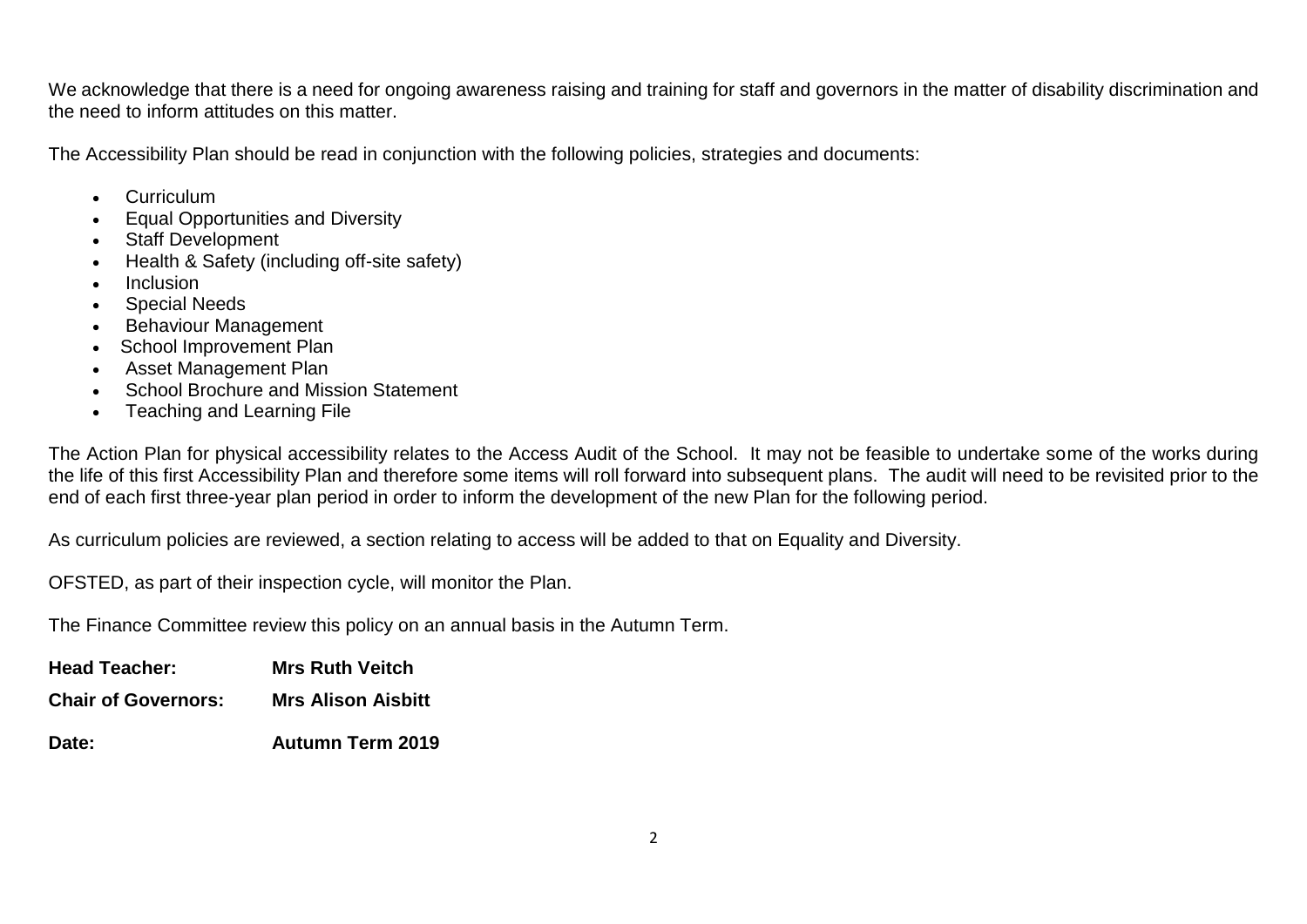| <b>Activity</b>                                                                          | <b>ACTION / TARGET</b>                                                                                                                                                                                                                                               | <b>RESOURCES</b>                                                                                                            | <b>WHO IS</b><br><b>RESPONSIBLE</b>                            | SHORT,<br><b>MEDIUM or</b><br><b>LONG TERM</b>   | <b>ACTION</b><br><b>COMPLETE</b> |
|------------------------------------------------------------------------------------------|----------------------------------------------------------------------------------------------------------------------------------------------------------------------------------------------------------------------------------------------------------------------|-----------------------------------------------------------------------------------------------------------------------------|----------------------------------------------------------------|--------------------------------------------------|----------------------------------|
| <b>CURRICULUM</b><br>Increase access to<br>curriculum for<br>pupils with a<br>disability | Ensure inclusion underpins every aspect of the<br>curriculum.                                                                                                                                                                                                        | <b>Head Teacher</b>                                                                                                         | Head teacher and<br>Governors                                  | Ongoing                                          |                                  |
|                                                                                          | Ensure all classrooms and resources are organised in<br>accordance with pupil need.<br>EG - Resources accessible for pupils with physical,<br>hearing or visible disabilities                                                                                        | School knows how to<br>access LA support for<br>such aids.                                                                  | <b>Teachers</b>                                                | Ongoing                                          |                                  |
|                                                                                          | Ongoing programme of staff training in disability<br>awareness to reflect the diverse needs of pupils within<br>the school and anticipatory duties.                                                                                                                  | RVI Powerpoints etc.<br>Access professionals from<br>NHS to support staff in<br>managing disabilities.                      | Head Teacher &<br><b>SENDCO</b>                                |                                                  |                                  |
|                                                                                          | Reviewed resources for pupils with ADHD/ASD<br>difficulties and purchase resources to aid concentration<br>in class<br>Assist parents in accessing additional resources and<br>grants to support their child's education and make the<br>curriculum more accessible. | Wobble cushions, sensory<br>ball, weighted jackets and<br>fiddle toys.<br>Zones of Regulation book.<br>Emotional wellbeing. | <b>SENDCO &amp;</b><br><b>Specialist Teaching</b><br>Assistant | Currently in use.<br>Short term -<br>Spring 2020 |                                  |
|                                                                                          | Increase awareness of and positive attitudes towards<br>disability through the curriculum, including aspects of<br>disability equality in school assemblies and worship.                                                                                             | PSHE resources                                                                                                              | <b>Teachers</b>                                                | Ongoing                                          |                                  |
|                                                                                          | Review school text and reading books and when<br>possible ensure current and future purchases promote<br>disabled people positively and equally to those without<br>disabilities.                                                                                    | Access through Durham<br><b>Learning Resources</b>                                                                          | English Lead                                                   | <b>Medium Term</b>                               |                                  |
|                                                                                          | Include information and key statutory documents with<br>regard to SEND / Disability / Equality on the school<br>website                                                                                                                                              |                                                                                                                             | SENDCO / Head<br>teacher                                       | Short                                            | Autumn 2019                      |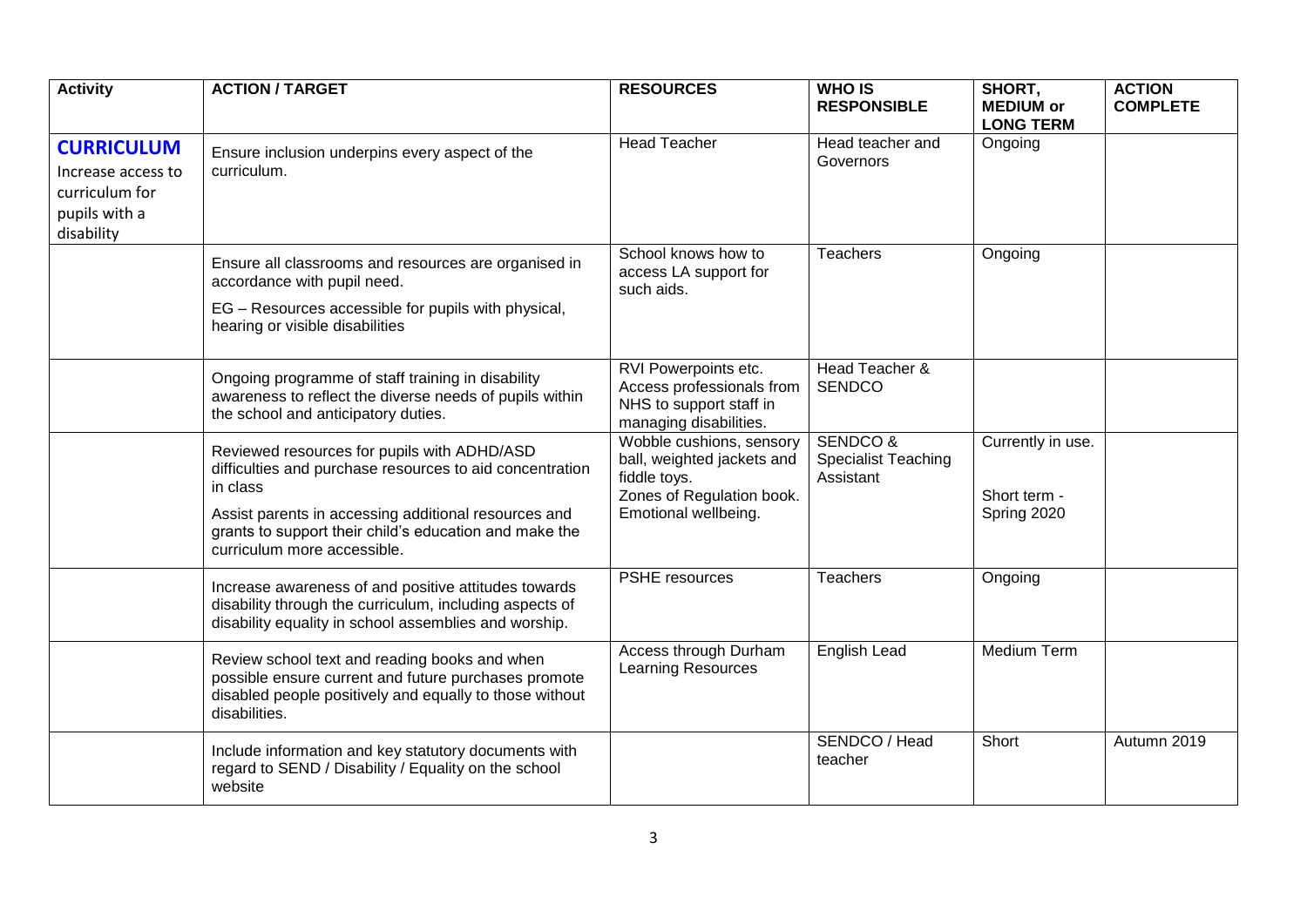| <b>ACCESS TO</b><br><b>THE</b><br><b>WIDER</b><br><b>CURRICULM</b><br>Increase<br>participation in all<br>school activities                                                  | Leaders to analyse wrap around provision with a focus<br>on SEND and Pupil Premium participation.<br>Identify any potential barriers.<br>Access to Forest School weekly                       | <b>Additional Adults to</b><br>support as required.<br>Subsidised Wrap around<br>care for most vulnerable<br>pupils<br>Trained staff to be Forest<br>Lead & Forest Support | SENDCO / Head<br>Teacher                                                                   | Short                                 | Autumn 2019<br>Autumn 2019    |
|------------------------------------------------------------------------------------------------------------------------------------------------------------------------------|-----------------------------------------------------------------------------------------------------------------------------------------------------------------------------------------------|----------------------------------------------------------------------------------------------------------------------------------------------------------------------------|--------------------------------------------------------------------------------------------|---------------------------------------|-------------------------------|
|                                                                                                                                                                              | Encourage staff to ensure all pupils enjoy a wide variety<br>of experiences, visits and increase cultural capital for all<br>pupils.                                                          | Visits to Beach and<br>Kynren, Durham<br>Cathedral.                                                                                                                        |                                                                                            |                                       |                               |
| To ensure all<br>policies consider<br>the implications of<br>SEND to ensure<br>the provision of<br>equal opportunities<br>and awareness of<br>particular individual<br>needs | Revise annually:<br>Behaviour / Anti-Bullying Policy, School Charter,<br>Homework, Supporting Pupils with Medical Needs and<br>Intimate Care and Toileting Policy.<br>SEND Information report | Leadership Team and<br>SENDCO time to review<br>policies                                                                                                                   | Governors                                                                                  | Short $-$                             | website update<br>Autumn 2019 |
| <b>IMPROVING</b><br><b>ACCESS TO</b><br><b>THE PHYSICAL</b><br><b>ENVIRONMENT</b><br><b>OF THE</b><br><b>SCHOOL</b>                                                          | Additional signage for visually impaired                                                                                                                                                      |                                                                                                                                                                            |                                                                                            | 2022                                  |                               |
|                                                                                                                                                                              | Work with Diocesan Architect to look at entry into main<br>Reception as at present this area has two steps.<br>Leaders researching security of doors                                          | Requested quote £2000<br>needed to complete work                                                                                                                           | <b>Finance Committee</b><br>Head teacher to<br>submit bid to<br>Diocese for LCVAP<br>money | Nov 19<br>Dec 19<br>Ongoing -<br>2022 |                               |